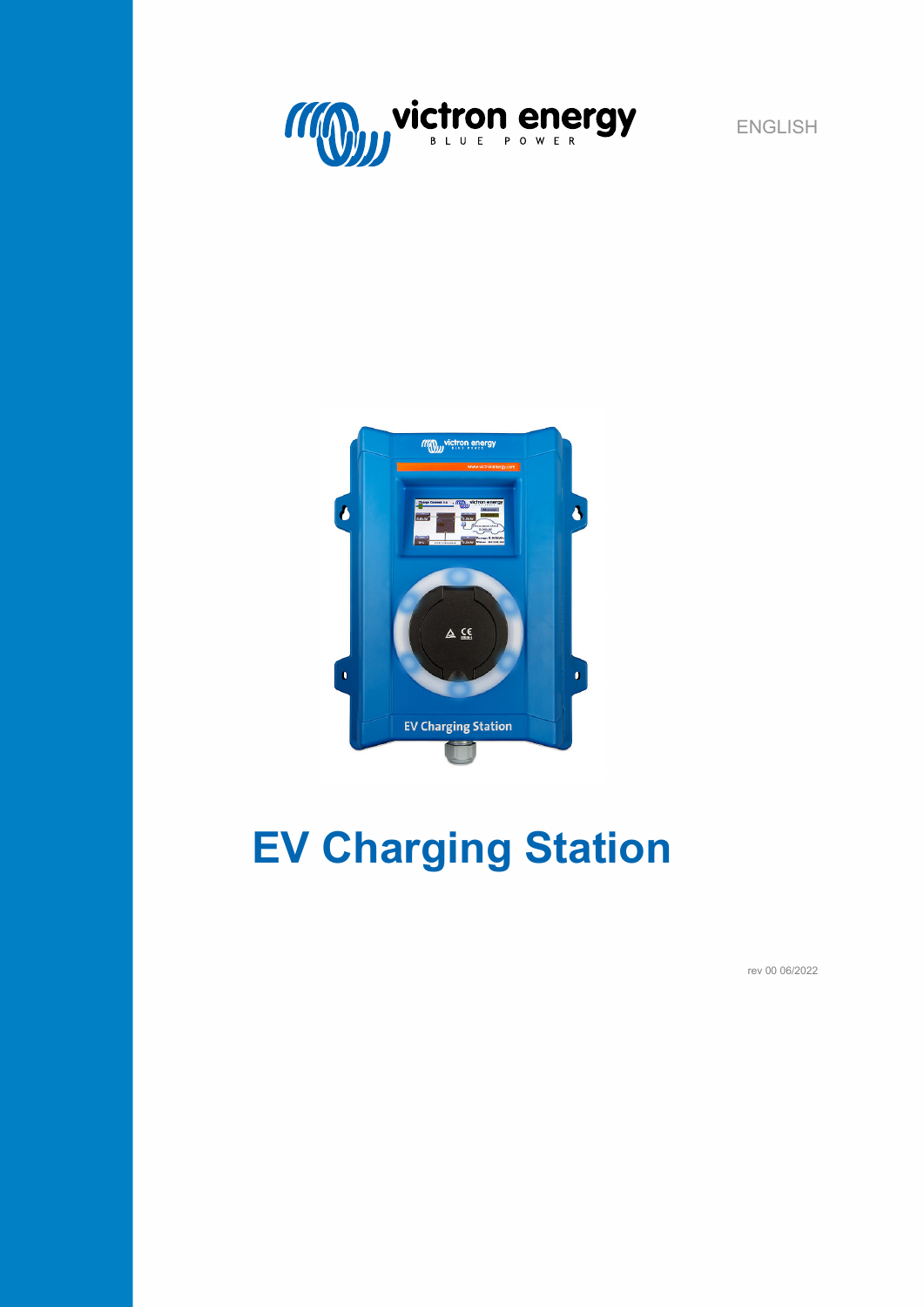# **Table of Contents**

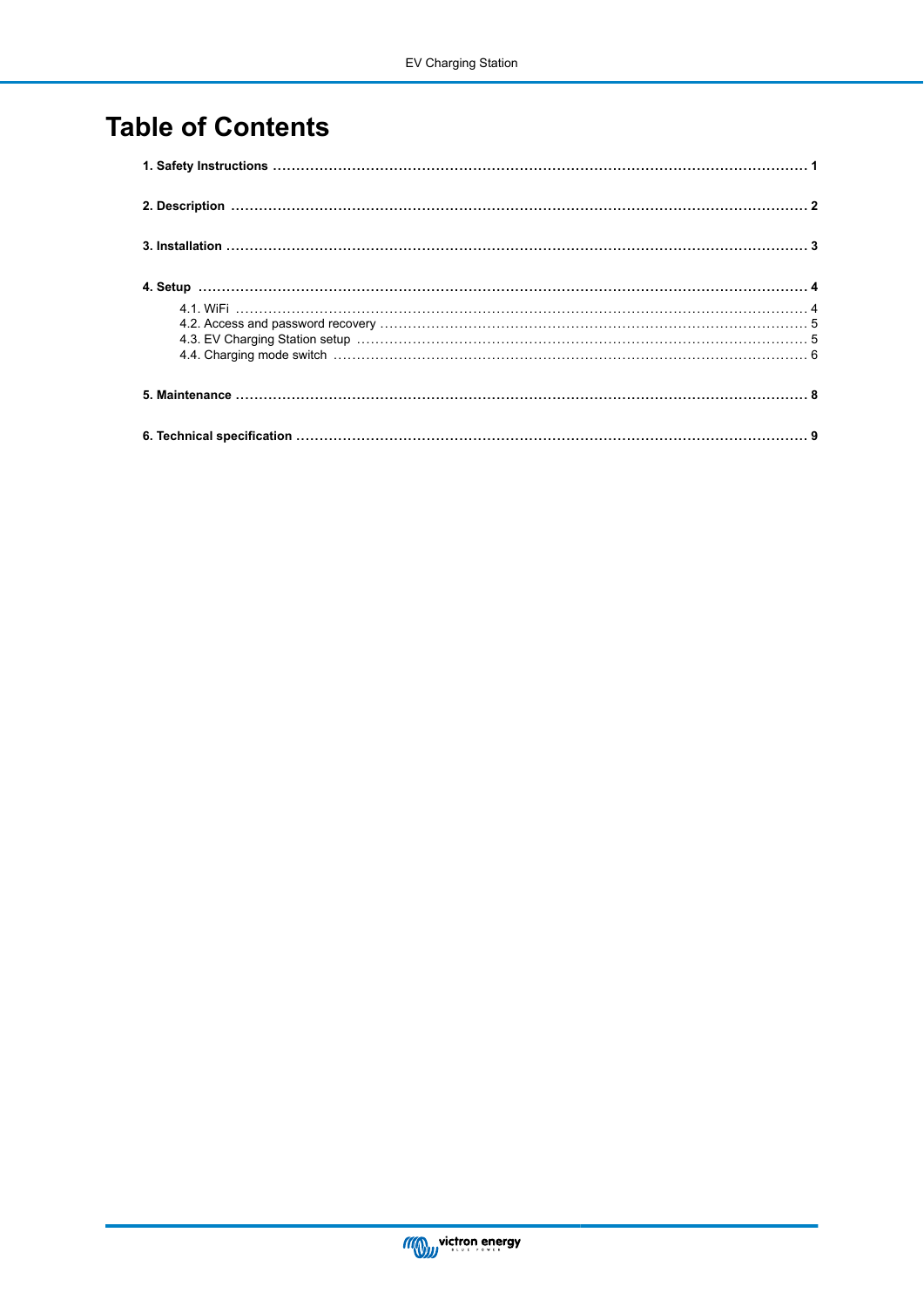### <span id="page-2-0"></span>**1. Safety Instructions**

Please read safety instructions below before using the EV Charging Station to avoid risks of fire, electric shocks, personal injuries or equipment damage.

Installation and adjustments must be made by qualified personnel only. To reduce the risk of electric shock, do not perform any servicing other than that specified in the operating instructions unless you are qualified to do so.

For electrical work, follow the local national wiring standard, regulation and these installation instructions. Connection to the mains supply must be in accordance with the national regulations for electrical installations.

This product is designed and tested in accordance with international standards. The equipment should be used for its designated application only, in accordance with specified operating parameters.

#### **Warnings and cautions:**

ΛN

- Never install near fire sources, explosive materials, combustibles or other flammable sources. Never use it at places where gas or other chemical explosions could occur.
	- It must be connected all the times to the ground, otherwise it will not allow charging.
	- Turn off the EV Charging Station power before installing or performing operations to it.
	- Make sure children are supervised if using the equipment.
	- Do not put fingers or insert objects or sharp metallic objects into the terminals. Do not insert objects into any other parts of the EV Charging Station.
	- Do not use the device if the power cord or EV cable is broken, shows any signs of damage or does not function properly.
	- Do not use the EV Charging Station if this is broken, defective, cracked, damaged or does not function properly.
	- Do not apply strong force on the equipment, to prevent crashes and deterioration.
	- Do not use any sharp objects to damage the product.
	- Do not service the equipment by yourself, do not open, disassemble or make any modifications to it. Contact your Victron Energy Distributor.
	- Do not touch any live electrical parts.
	- Do not place the EV cables connected to the charging station in water.
	- Make sure ground connection is properly done to prevent equipment damage.
	- Transport the device with care in its original package to avoid damage to it and its components.
	- Store in a dry environment, at temperatures between –20 °C to 60 °C.
	- Do not operate at temperatures outside the operating range of -25 ˚C to 50 ˚C.
	- As EV Charging Station can affect the functioning of certain medical electronic implants, check any potential side effects with your electronic device manufacturer before using the device.

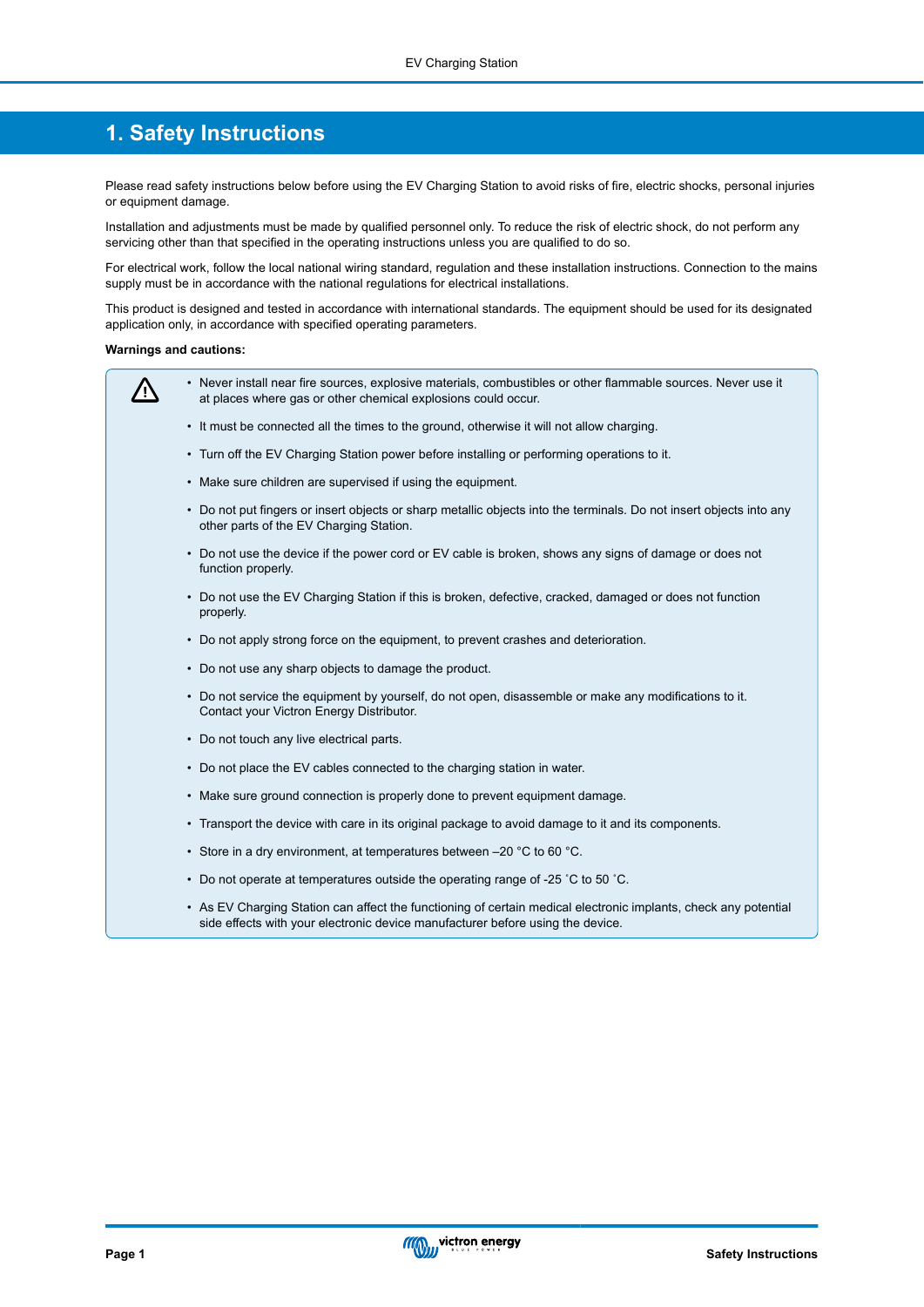## <span id="page-3-0"></span>**2. Description**

The 22kW EV Charging Station is suitable for outdoor and indoor use. It is recommended not to be placed in direct sunlight, so that you can easily view and read the screen.

#### **High power EV Charging Station**

The EV Charging Station has three-phase and single-phase capabilities. It delivers a maximum of 22kW AC in three-phase operation or 7.3kW in single-phase operation.

#### **The EV Charging Station has two operation modes:**

#### 1. **Automatic Mode to ensure maximum PV system efficiency**

Thanks to the seamless integration of the EV Charging Station with the rest of the Victron installation, it detects when surplus power is available and uses only this power to charge the vehicle.

Instead of loosing surplus energy when the batteries are full or instead of feeding back into the grid at a lower price, the energy is stored into the EV battery.

- Seamless integration into the Victron installation.
- Detects when excess power is available and uses only that to charge the vehicle before exporting it to the grid.
- Ensures maximum PV efficiency.

#### 2. **Manual mode to configure output current**

Manual mode allows configurable output current between 6-32A.

The charging power is controlled in several ways:

- By using the slider on the LCD touch screen.
- By using a web browser via the web interface.
- From a GX device touch screen like the [GX Touch 50 & GX Touch 70.](https://www.victronenergy.com/panel-systems-remote-monitoring/gx-touch-50)
- From the Remote Console.
- By using the Controls on the Dashboard of our VRM Portal.

It allows to manually start or stop the charging process when a EV is connected to the charging station and allows charging the EV independently of PV production.

#### **Wi-Fi Communication Wi-Fi 802.11 b/g/n for configuration and monitoring**

The internal Wi-Fi module can be configured in Access Point mode or Station mode for both the initial setup and monitoring.

#### **LCD Touch Screen**

It incorporates a 4.3-inch LCD Touch Screen for monitoring and control.

#### **Light Ring for fast viewing the device state**

It also includes a fully programmable RGB Light Ring around the charging port, to quickly determine the device state. It can be programmed from the web interface to display different light effects based on the current state (disconnected, charging, charged etc.). The objective is to help the user see the current state from a distance.

#### **Integration with GX devices**

The EV Charging Station can be configured and monitored from a GX device and Remote Console.

#### **Integration with VRM**

Several options are available in the VRM Portal:

- Real time reports
- Custom reports for configurable time periods
- Advanced functions such as remote firmware updates
- Change mode and charge current via Dashboard Controls on our VRM Portal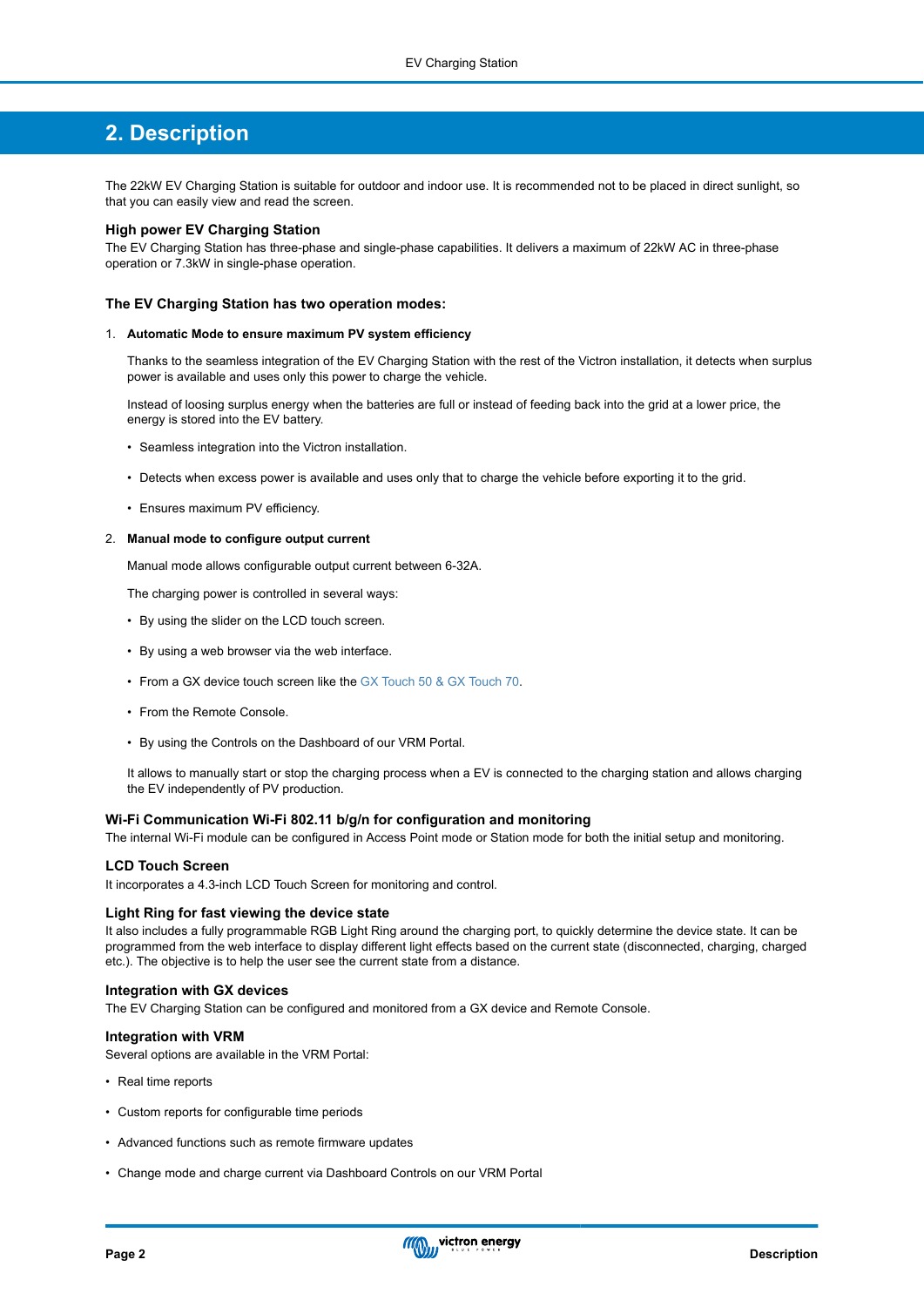### <span id="page-4-0"></span>**3. Installation**

This product may only be installed by qualified personnel (licensed electrician).

It is suitable for wall mounting or pole mounting (vertical surface). In all cases, the surface should be solid and flat.

#### **Precautionary measures**

| • Ensure that the AC input is protected by a fuse or magnetic circuit breaker rated at 40A or less. The<br>cable cross-section must be sized accordingly. If the AC input supply is rated at a lower value, the fuse or<br>magnetic circuit breaker should be sized accordingly. |
|----------------------------------------------------------------------------------------------------------------------------------------------------------------------------------------------------------------------------------------------------------------------------------|
| • For charging at 22kW we recommended a 40 amp RCD type B protected supply.                                                                                                                                                                                                      |
| • Recommended cable cross-section is 6mm <sup>2</sup> / AWG 10.                                                                                                                                                                                                                  |
| • There is a sticker containing the model, the serial number and password inside the unit. Note the password<br>on the internal label for future reference. This initial password can be used for both logging in on the<br>webpage but also for WiFi connection.                |
| • The tightening force of the screws on the backing plate should be 1-1.2 Nm.                                                                                                                                                                                                    |
| • The mounting surface should be solid and flat.                                                                                                                                                                                                                                 |
| • Make sure you always have the latest version of this manual, which is updated regularly and available on                                                                                                                                                                       |

#### **Installation steps:**

1. Remove the black backing plate by removing the 8 screws.

our [EV Charging Station](https://www.victronenergy.com/accessories/ev-charging-station) website.

- 2. Mark the wall where it should be mounted using the removed backing plate.
- 3. Drill 4 holes with wall plugs ready for installation.
- 4. Measure a suitable location and drill through the wall for the cable (when main supply cable comes from inside the building).
- 5. Label each individual cable and pass it through the wall, the nylon gland, the grommet and into the charging station.
- 6. Terminate the cable ends with ferrules and connect to the relevant points.
- 7. If this is a single-phase installation, use L1, neutral and earth connections.
- 8. Tighten the nylon gland around the cable.
- 9. Mount the black panel onto the charging station and screw back the 8 screws.
- 10. Mount the station on the wall.

Please also watch our [Technical Guide video](https://www.youtube.com/watch?v=H7rQLGDTOM8&t=298s) on Youtube to see an installation example.

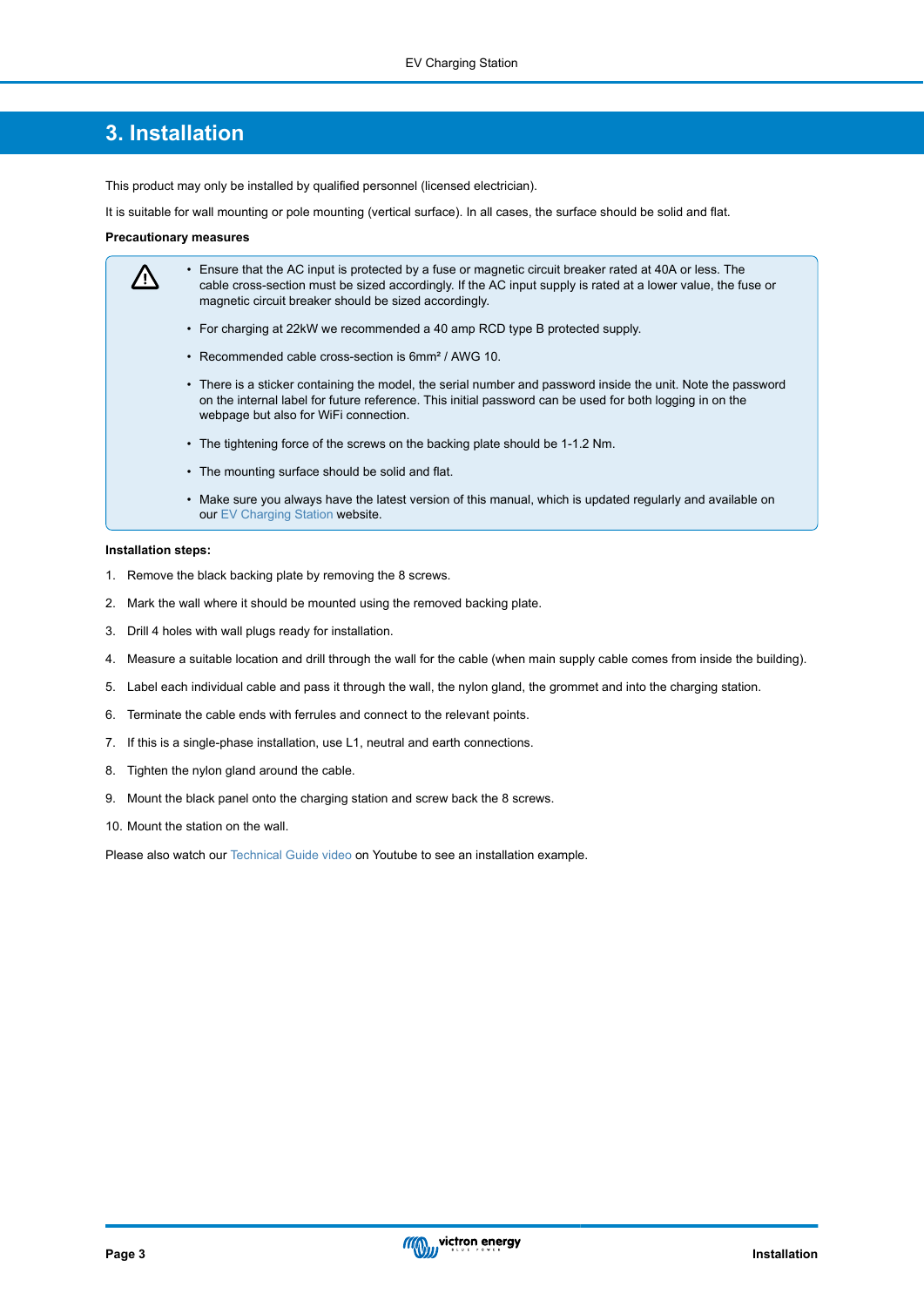# <span id="page-5-0"></span>**4. Setup**

#### **4.1. WiFi**

#### **When the device is first turned on:**

- An IP address is displayed on the EV Charging Station screen.
- The unit will broadcast its own WiFi hotspot.

#### **To connect to the WiFi hotspot:**

- Scan the QR Code on the internal label, or
- scan the QR Code shown on the display in the initial setup phase only.

#### **Include username & password and automate the connection:**

Once connected, enter the default IP address 192.168.0.1 in a web browser.

- Log in details:
- User: admin
- Password: from the internal label, inside the station.
- Click Login



#### **WiFi Modes:**

• Access point: The unit creates its own WiFi access point. This is either for setting up the unit or for the absence of a separate WiFi network including a GX device.

#### Click Next.

| <b>victron energy</b>                                        | <b>First setup</b> | 17dBm | admin | ۰.<br>Logout |
|--------------------------------------------------------------|--------------------|-------|-------|--------------|
| 1. Wi-Fi setup: configure your Wi-Fi network.<br>Wi-Fi mode: | <b>AP</b>          |       |       |              |
| SSID:                                                        | EVCH-HQ214244NH2   |       |       |              |
| IP address:                                                  | 192.168.0.1        |       |       |              |
| Mask:                                                        | 255.255.255.0      |       |       |              |
| Gateway:                                                     | 192.168.0.1        |       |       |              |
|                                                              | $\approx$ Next     |       |       |              |
|                                                              |                    |       |       |              |
|                                                              |                    |       |       |              |
|                                                              |                    |       |       |              |
|                                                              |                    |       |       |              |
|                                                              |                    |       |       |              |

• Station: You connect the device to a WiFi network that includes other Victron devices like a GX device or VRM.

**Scan for WiFi networks and configure an external WiFi setup:**

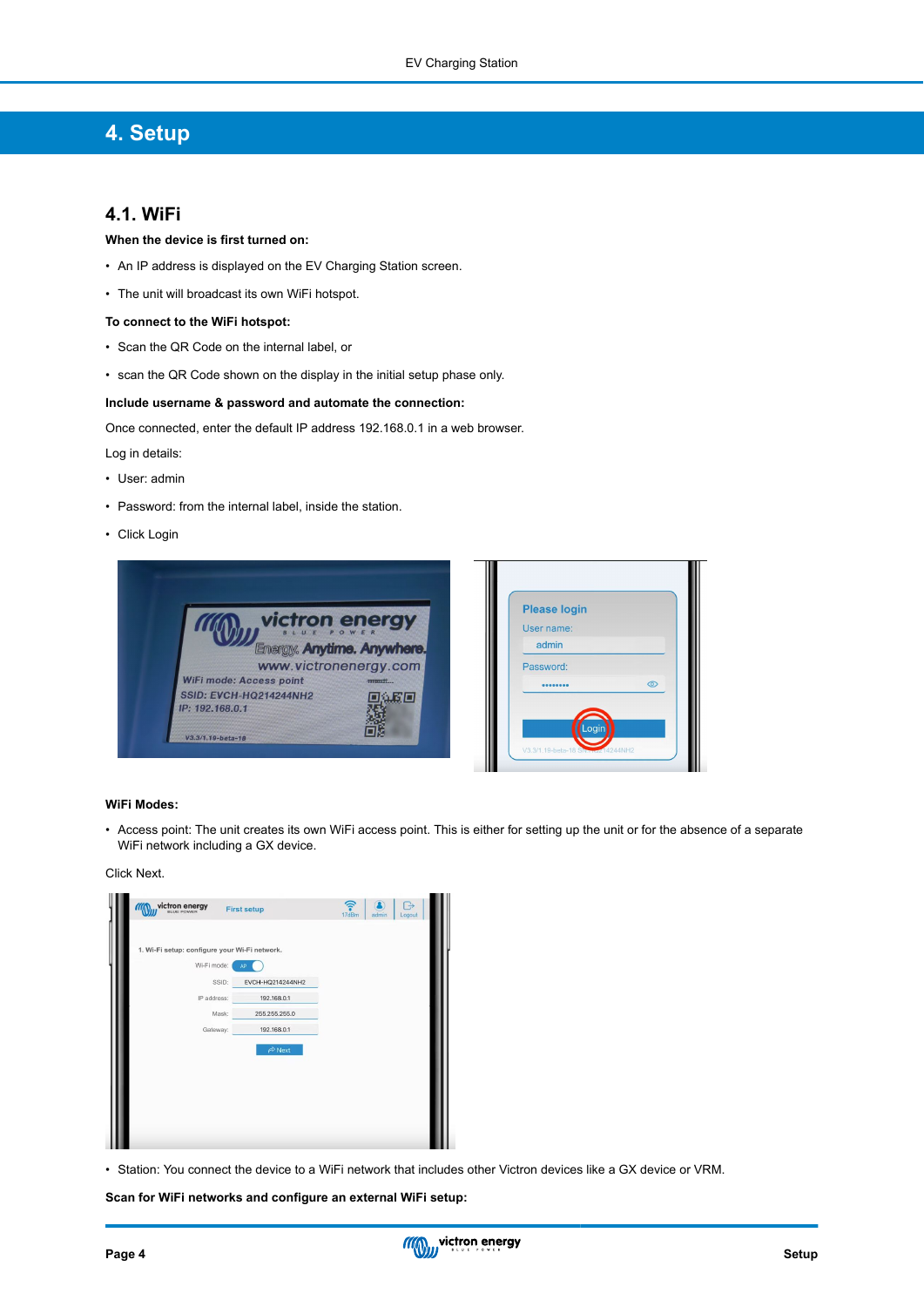- <span id="page-6-0"></span>1. Click the Scan button to search for other WiFi networks.
- 2. Tick the network you wish to connect to and then click Apply.
- 3. In the Password box enter the external WiFi password and click Next.

| 1. Wi-Fi setup: configure your Wi-Fi network. |             |     |        |  |
|-----------------------------------------------|-------------|-----|--------|--|
| Wi-Fi mode:                                   | Station     |     |        |  |
| Scan for Wi-Fi networks:<br>Add AP manually:  | Scan<br>Add |     |        |  |
| Access points List:                           |             |     |        |  |
| <b>SSID</b><br>N <sub>2</sub>                 | Password    | Use | Delete |  |
| Scan period(s):                               | 60          |     |        |  |
| RSSI threshold:                               | 10          |     |        |  |
| IP mode:<br>Auto                              |             |     |        |  |
|                                               | $R$ Next    |     |        |  |

If the Station WiFi mode is enabled, a WiFi strength indicator between the EV Charging Station and the main WiFi is placed at the top of the web page.

#### **4.2. Access and password recovery**

In the Access menu you can choose your own username and password (strongly recommended).

To change the username and password:

- 1. Click into the Username field and type in your own username.
- 2. Click into the Password field and change the password to a new one with at least 8 characters, containing lower, upper and special characters.
- 3. Confirm your new password.
- 4. Click Next.

In case the password is lost, the initial password can be recovered:

- 1. Click on the Settings button.
- 2. Click on the Backup & FW button.
- 3. Click on "Reset to factory defaults".



Reset to factory defaults will reset **all** system settings to default values. The device setup described in [chapter](#page-5-0) [4 \[4\]](#page-5-0) must be performed again.

#### **4.3. EV Charging Station setup**

- 1. Set the maximum charging current.
- 2. Click the Save button.

The EV Charging station will connect now to the external WiFi network and after a short delay to the main setup page.

Click the Settings tab at the top of the screen.

Five subtabs will appear:

- 1. **WiFi** tab: all settings are already completed from previous steps.
- 2. **General** tab: provides setting options for the charger, GX device communication and general settings like backlight for the display.
	- A. **Charger:** you can select where you have positioned the EV Charging Station in your system. Examples:
		- I. If the charging station is on the output of an inverter as one of the main's AC outsources, select Inverter AC out.
		- II. If connected to the grid and position the EV Charging Station on the grid AC input before the inverter, select Inverter AC in.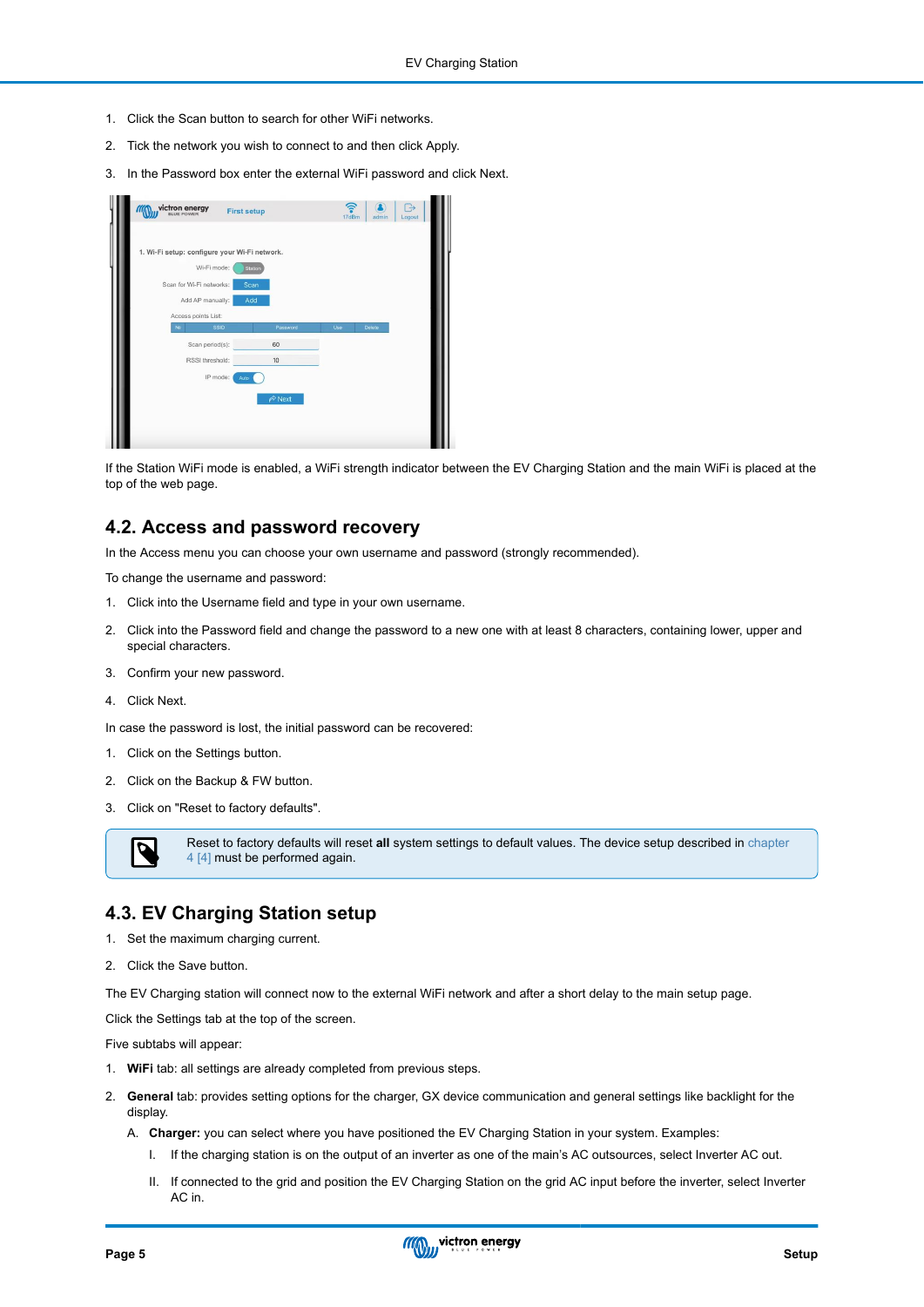- <span id="page-7-0"></span>a. You can change the maximum charging current.
- b. If you are offgrid and have no grid connection, you can set the minimum system state of charge (SOC) percentage to retain some power to use in the property.
- c. Enter the cost of KW energy in EUR (later software release versions will allow change of the currency icon).
- B. **GX device:** The EV Charging Station can be used:
	- I. as a stand alone device.
	- II. as part of a larger Victron Energy system. When setting the GX device, the IP address is that of the GX device. Modbus TCP must be enabled in the GX device to enable communication.
- C. **ModbusTCP Server:**
	- I. Insert the IP address of the ModbusTCP server from the GX device. The address is the same as that of the GX device.
- D. **Others:**
	- I. Set the brightness of the LCD.
	- II. Enable or disable control via the display.
	- III. Choose the timezone.
	- IV. Change the name of the EV charging station, which is also updated in the GX device and in the VRM Portal, if used.
- 3. **Light Ring** tab: Customizes the ring of lights on the front of the station, around the vehicle socket. A variety of modes to choose from, how long the mode is displayed, the brightness of the lights and their colour.

The coloured ring is to indicate at a glance what the EV Charging Station is doing: for example, when the vehicle is fully charged, when there is a low state of charge.

Click the Save button at the bottom of the screen after any change.

- 4. **Access** tab: Change the username and password from the initial setup.
- 5. **Backup & FW** tab: Export or import saved settings, reset the charging station back to factory defaults and update firmware manually.
	- a. Reset to factory defaults: Reset the unit to the default values can be performed in 2 ways:
		- i. From the webpage by selecting the Backup & FW menu and then press "Reset to factory defaults" or
		- ii. from inside the unit, by pressing the "DEF" button for more than 10 seconds. See image below:



#### **4.4. Charging mode switch**

The Charging mode switch is located on the main screen and provides two different operation modes:

• **Manual** mode: Enables the user to turn the vehicle charging ON and OFF manually, using the START STOP button. The amount of current the station provides, can be changed using the Charging current slider.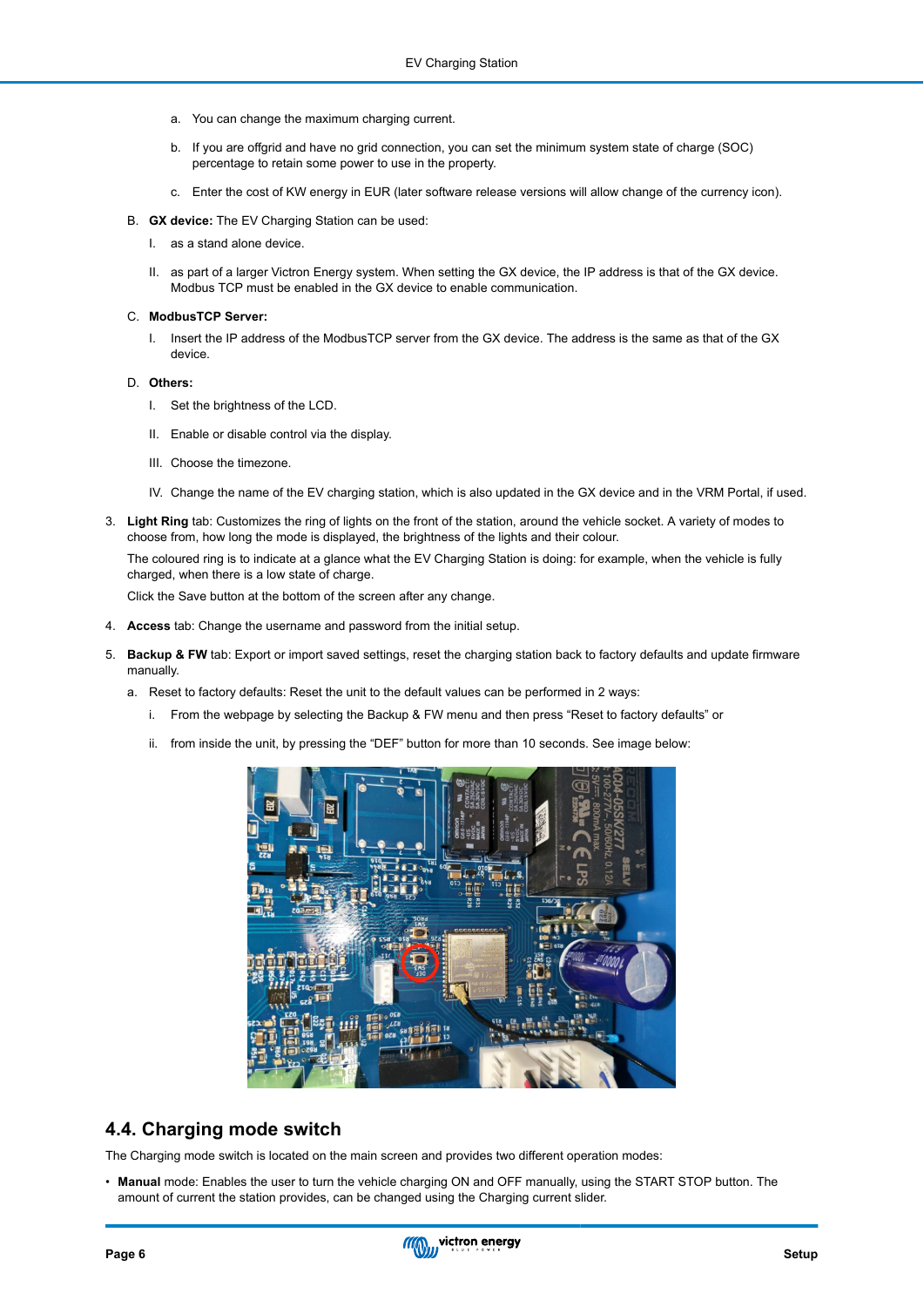• **Automatic** mode: The system will determine all the settings for the user. Similar to a GX device, the screen shows how the current is flowing. In case a GX device ([Cerbo GX](https://www.victronenergy.com/panel-systems-remote-monitoring/cerbo-gx) or [Color Control GX](https://www.victronenergy.com/panel-systems-remote-monitoring/color-control)) is included in the system on the same network as the EV Charging Station, there are a variety of settings that can be changed directly from the GX device related to either manual or automatic mode. One can see the device, its summary as well as more advanced power graphs on the main dashboard of the [VRM Portal.](https://www.victronenergy.com/panel-systems-remote-monitoring/vrm)

The manual and automatic modes ensure the best use of the charging station.

The charging mode can be changed via:

- the charger screen.
- the web interface.
- a GX device.
- our VRM Portal.

The manual mode gives flexibility in choice.

By manually determining how much power goes into a vehicle charge, you can make allowances for other loads in your home.

Manual mode charges the car independently of PV production.

The automatic mode ensures maximum efficiency of the PV system and charges excess PV power to the EV before it is fed into the grid.

When a EV Charging Station is connected to a Victron system and is in automatic mode, the surplus solar power can be used to charge the vehicle instead of feeding it into the grid at a lower price.

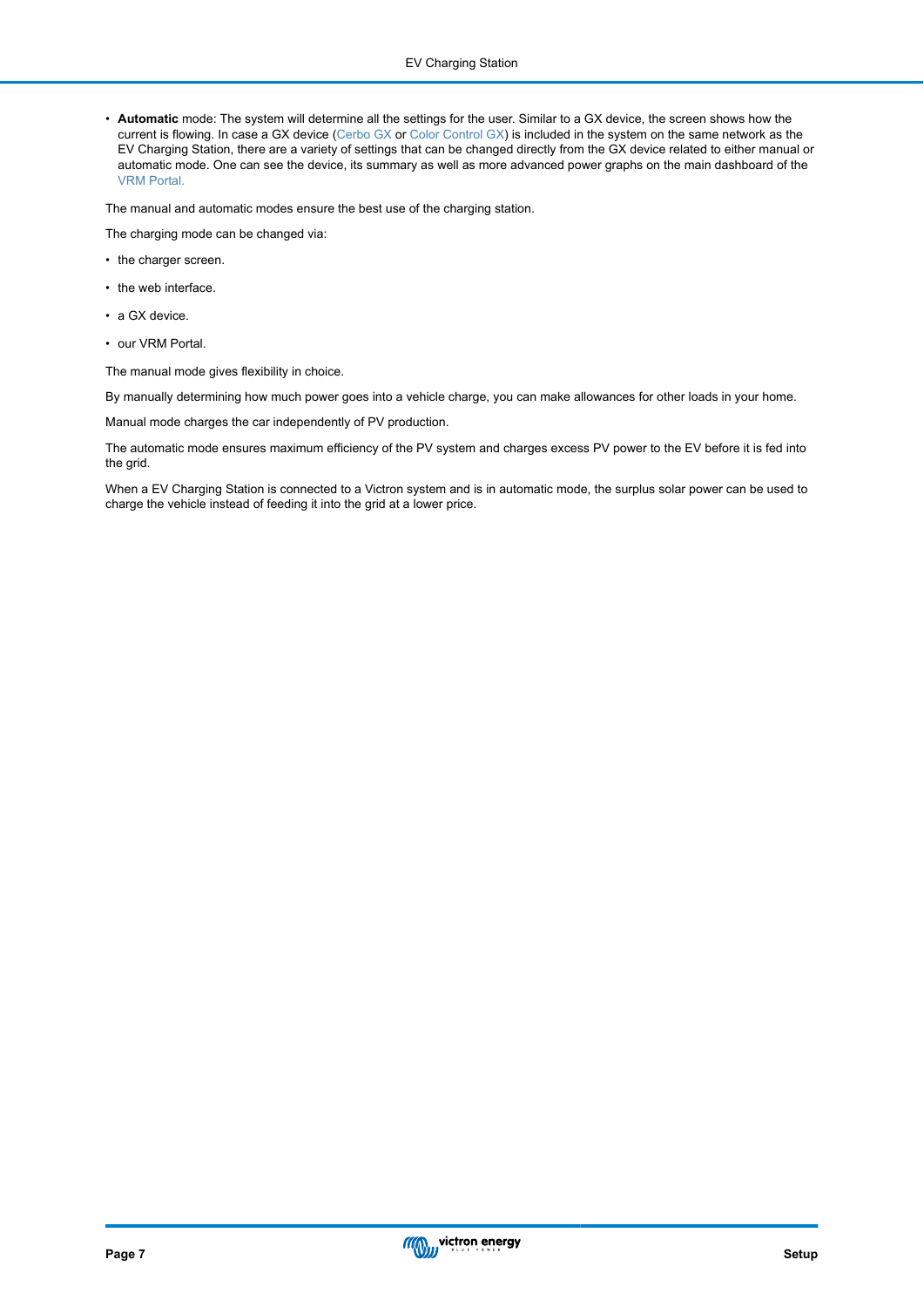# <span id="page-9-0"></span>**5. Maintenance**

The EV Charging Station does not require specific maintenance.